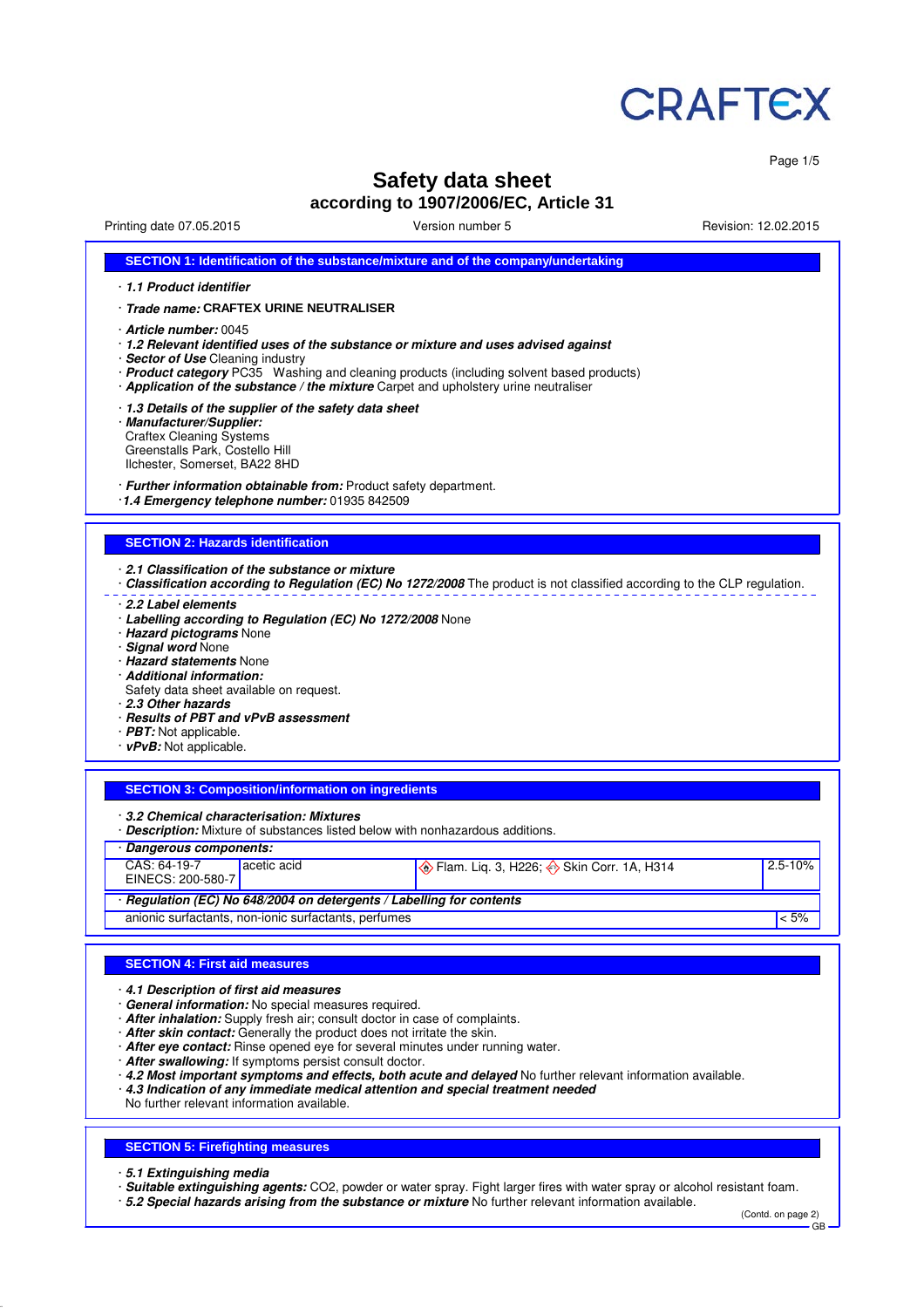Printing date 07.05.2015 **Principal and COVID-12.02.2015** Version number 5 Revision: 12.02.2015

(Contd. of page 1)

### **Trade name: CRAFTEX URINE NEUTRALISER**

#### · **5.3 Advice for firefighters**

· **Protective equipment:** No special measures required.

#### **SECTION 6: Accidental release measures**

- · **6.1 Personal precautions, protective equipment and emergency procedures** Not required.
- · **6.2 Environmental precautions:**
- Dilute with plenty of water.
- Do not allow to enter sewers/ surface or ground water.
- · **6.3 Methods and material for containment and cleaning up:** Absorb with liquid-binding material (sand, diatomite, acid binders, universal binders, sawdust).
- · **6.4 Reference to other sections**
- No dangerous substances are released.
- See Section 7 for information on safe handling.
- See Section 8 for information on personal protection equipment.
- See Section 13 for disposal information.

#### **SECTION 7: Handling and storage**

- · **7.1 Precautions for safe handling** No special measures required.
- · **Information about fire and explosion protection:** No special measures required.
- · **7.2 Conditions for safe storage, including any incompatibilities**
- · **Storage:**
- · **Requirements to be met by storerooms and receptacles:** No special requirements.
- · **Information about storage in one common storage facility:** Not required.
- · **Further information about storage conditions:** None.
- · **7.3 Specific end use(s)** No further relevant information available.

#### **SECTION 8: Exposure controls/personal protection**

- · **Additional information about design of technical facilities:** No further data; see item 7.
- · **8.1 Control parameters**
- · **Ingredients with limit values that require monitoring at the workplace:**
- The product does not contain any relevant quantities of materials with critical values that have to be monitored at the workplace
- · **Additional information:** The lists valid during the making were used as basis.
- · **8.2 Exposure controls**
- · **Personal protective equipment:**
- · **General protective and hygienic measures:**
- The usual precautionary measures are to be adhered to when handling chemicals.
- · **Respiratory protection:** Not required.
- · **Protection of hands:**

The glove material has to be impermeable and resistant to the product/ the substance/ the preparation.

Due to missing tests no recommendation to the glove material can be given for the product/ the preparation/ the chemical mixture.

Selection of the glove material on consideration of the penetration times, rates of diffusion and the degradation · **Material of gloves**

The selection of the suitable gloves does not only depend on the material, but also on further marks of quality and varies from manufacturer to manufacturer. As the product is a preparation of several substances, the resistance of the glove material can not be calculated in advance and has therefore to be checked prior to the application. **Penetration time of glove material** 

The exact break through time has to be found out by the manufacturer of the protective gloves and has to be observed.

· **Eye protection:** Goggles recommended.

(Contd. on page 3)

GB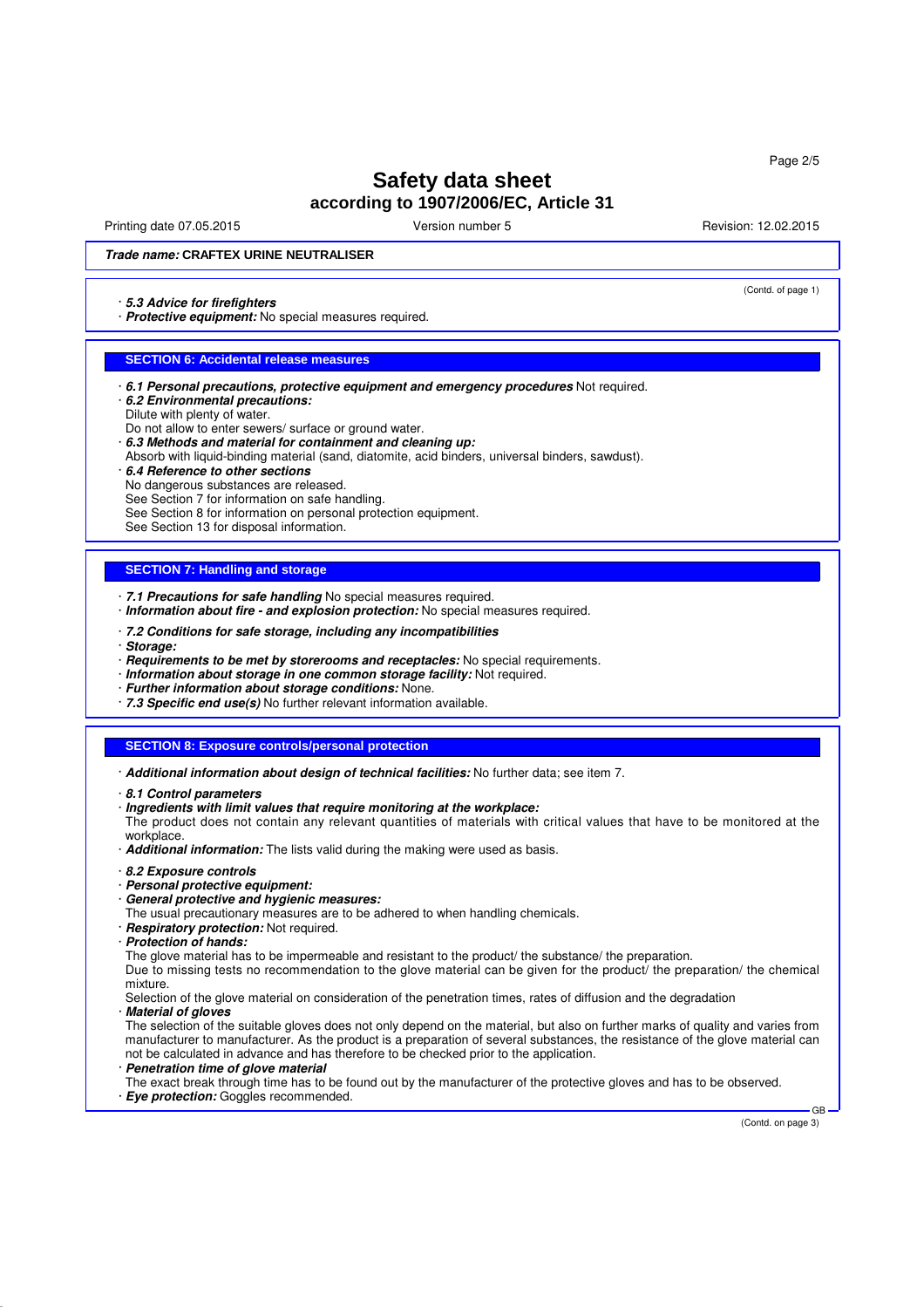Printing date 07.05.2015 **Version number 5** Nevision: 12.02.2015 **Revision: 12.02.2015** 

(Contd. of page 2)

**Trade name: CRAFTEX URINE NEUTRALISER**

| <b>SECTION 9: Physical and chemical properties</b>          |                                                     |  |
|-------------------------------------------------------------|-----------------------------------------------------|--|
| · 9.1 Information on basic physical and chemical properties |                                                     |  |
| <b>General Information</b>                                  |                                                     |  |
| · Appearance:<br>Form:                                      | Liguid                                              |  |
| Colour:                                                     | Light orange colour                                 |  |
| Odour:                                                      | Vanilla                                             |  |
| <b>Odour threshold:</b>                                     | Not determined.                                     |  |
| pH-value at 20 $°C$ :                                       | 3                                                   |  |
| Change in condition                                         |                                                     |  |
| Melting point/Melting range:                                | Undetermined.                                       |  |
| <b>Boiling point/Boiling range:</b>                         | Undetermined.                                       |  |
| · Flash point:                                              | Not applicable.                                     |  |
| · Flammability (solid, gaseous):                            | Not applicable.                                     |  |
| Ignition temperature:                                       |                                                     |  |
| Decomposition temperature:                                  | Not determined.                                     |  |
| Self-igniting:                                              | Product is not selfigniting.                        |  |
| Danger of explosion:                                        | Product does not present an explosion hazard.       |  |
| <b>Explosion limits:</b>                                    |                                                     |  |
| Lower:                                                      | Not determined.                                     |  |
| <b>Upper:</b>                                               | Not determined.                                     |  |
| Vapour pressure:                                            | Not determined.                                     |  |
| · Density:                                                  | Not determined.                                     |  |
| <b>Relative density</b>                                     | Not determined.                                     |  |
| · Vapour density                                            | Not determined.                                     |  |
| <b>Evaporation rate</b>                                     | Not determined.                                     |  |
| · Solubility in / Miscibility with                          |                                                     |  |
| water:                                                      | Fully miscible.                                     |  |
| · Partition coefficient (n-octanol/water): Not determined.  |                                                     |  |
| · Viscosity:                                                |                                                     |  |
| Dynamic:<br>Kinematic:                                      | Not determined.                                     |  |
|                                                             | Not determined.                                     |  |
| <b>Solvent content:</b>                                     |                                                     |  |
| Organic solvents:                                           | 3.7%                                                |  |
| VOC (EC)<br>9.2 Other information                           | 3.67%<br>No further relevant information available. |  |
|                                                             |                                                     |  |

# **SECTION 10: Stability and reactivity**

· **10.1 Reactivity**

· **10.2 Chemical stability**

· **Thermal decomposition / conditions to be avoided:** No decomposition if used according to specifications.

· **10.3 Possibility of hazardous reactions** No dangerous reactions known.

· **10.4 Conditions to avoid** No further relevant information available.

· **10.5 Incompatible materials:** No further relevant information available.

· **10.6 Hazardous decomposition products:** No dangerous decomposition products known.

# **SECTION 11: Toxicological information**

· **11.1 Information on toxicological effects**

· **Acute toxicity:**

· **Primary irritant effect:**

· **on the skin:** No irritant effect.

· **on the eye:** No irritating effect.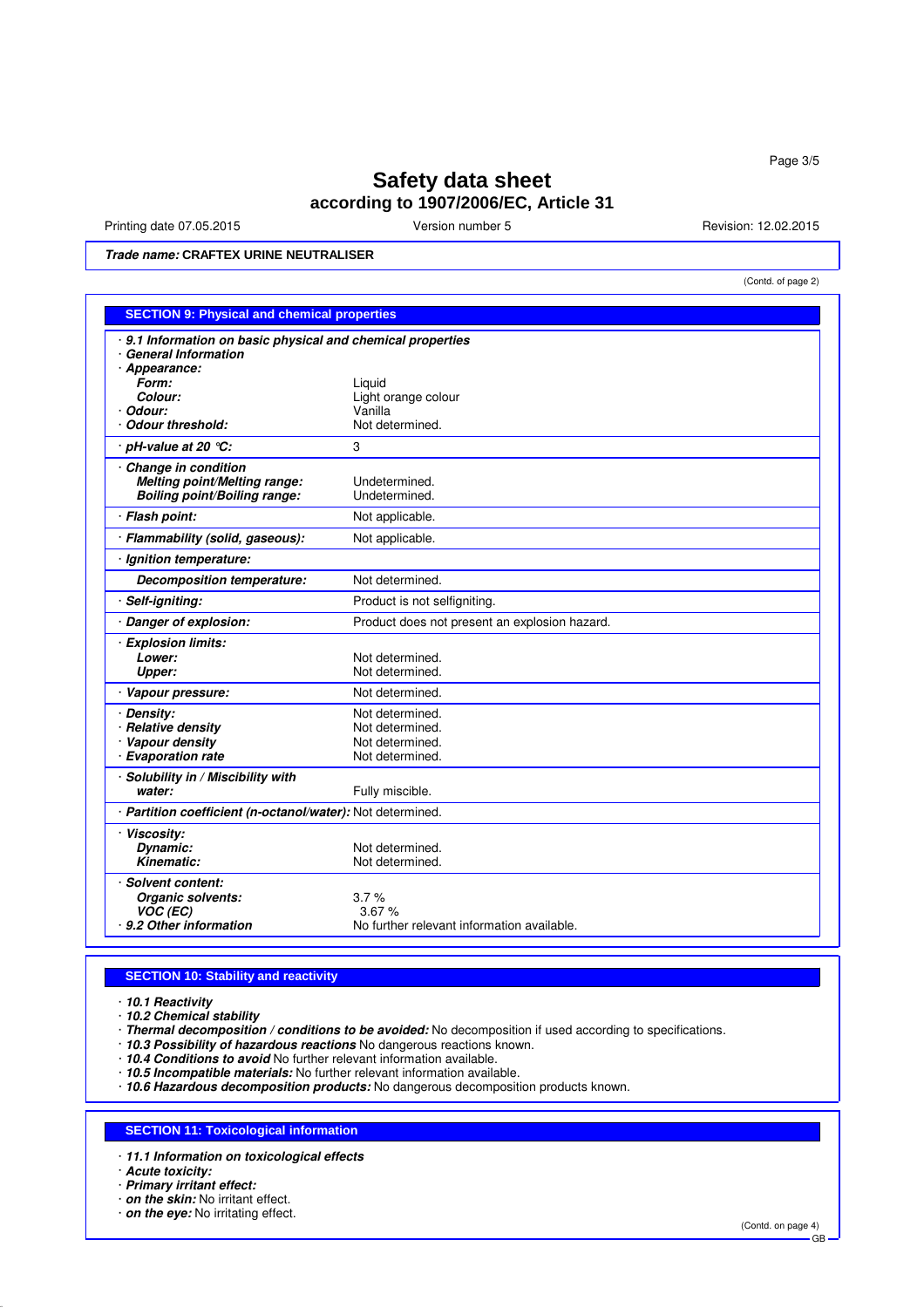Printing date 07.05.2015 **Principal and COVID-12.02.2015** Version number 5 Revision: 12.02.2015

(Contd. of page 3)

# **Trade name: CRAFTEX URINE NEUTRALISER**

· **Sensitisation:** No sensitising effects known.

· **Additional toxicological information:**

The product is not subject to classification according to the calculation method of the General EU Classification Guidelines for Preparations as issued in the latest version.

When used and handled according to specifications, the product does not have any harmful effects to our experience and the information provided to us.

# **SECTION 12: Ecological information**

- · **12.1 Toxicity**
- · **Aquatic toxicity:** No further relevant information available.
- · **12.2 Persistence and degradability** No further relevant information available.
- · **12.3 Bioaccumulative potential** No further relevant information available.
- · **12.4 Mobility in soil** No further relevant information available.
- · **Additional ecological information:**
- · **General notes:**
- Water hazard class 1 (German Regulation) (Self-assessment): slightly hazardous for water
- Do not allow undiluted product or large quantities of it to reach ground water, water course or sewage system.
- · **12.5 Results of PBT and vPvB assessment**
- · **PBT:** Not applicable.
- · **vPvB:** Not applicable.
- · **12.6 Other adverse effects** No further relevant information available.

#### **SECTION 13: Disposal considerations**

- · **13.1 Waste treatment methods**
- · **Recommendation** Smaller quantities can be disposed of with household waste.
- · **Uncleaned packaging:**
- · **Recommendation:** Disposal must be made according to official regulations.
- · **Recommended cleansing agents:** Water, if necessary together with cleansing agents.

# **SECTION 14: Transport information**

| 14.1 UN-Number<br>· ADR, ADN, IMDG, IATA                                          | None            |
|-----------------------------------------------------------------------------------|-----------------|
| 14.2 UN proper shipping name<br>· ADR, ADN, IMDG, IATA                            | None            |
| · 14.3 Transport hazard class(es)                                                 |                 |
| · ADR, ADN, IMDG, IATA<br>· Class                                                 | None            |
| · 14.4 Packing group<br>· ADR, IMDG, IATA                                         | None            |
| 14.5 Environmental hazards:<br>· Marine pollutant:                                | No              |
| 14.6 Special precautions for user                                                 | Not applicable. |
| · 14.7 Transport in bulk according to Annex II of<br>MARPOL73/78 and the IBC Code | Not applicable. |
| · UN "Model Regulation":                                                          |                 |

# **SECTION 15: Regulatory information**

· **15.1 Safety, health and environmental regulations/legislation specific for the substance or mixture** No further relevant information available.

(Contd. on page 5)

GB